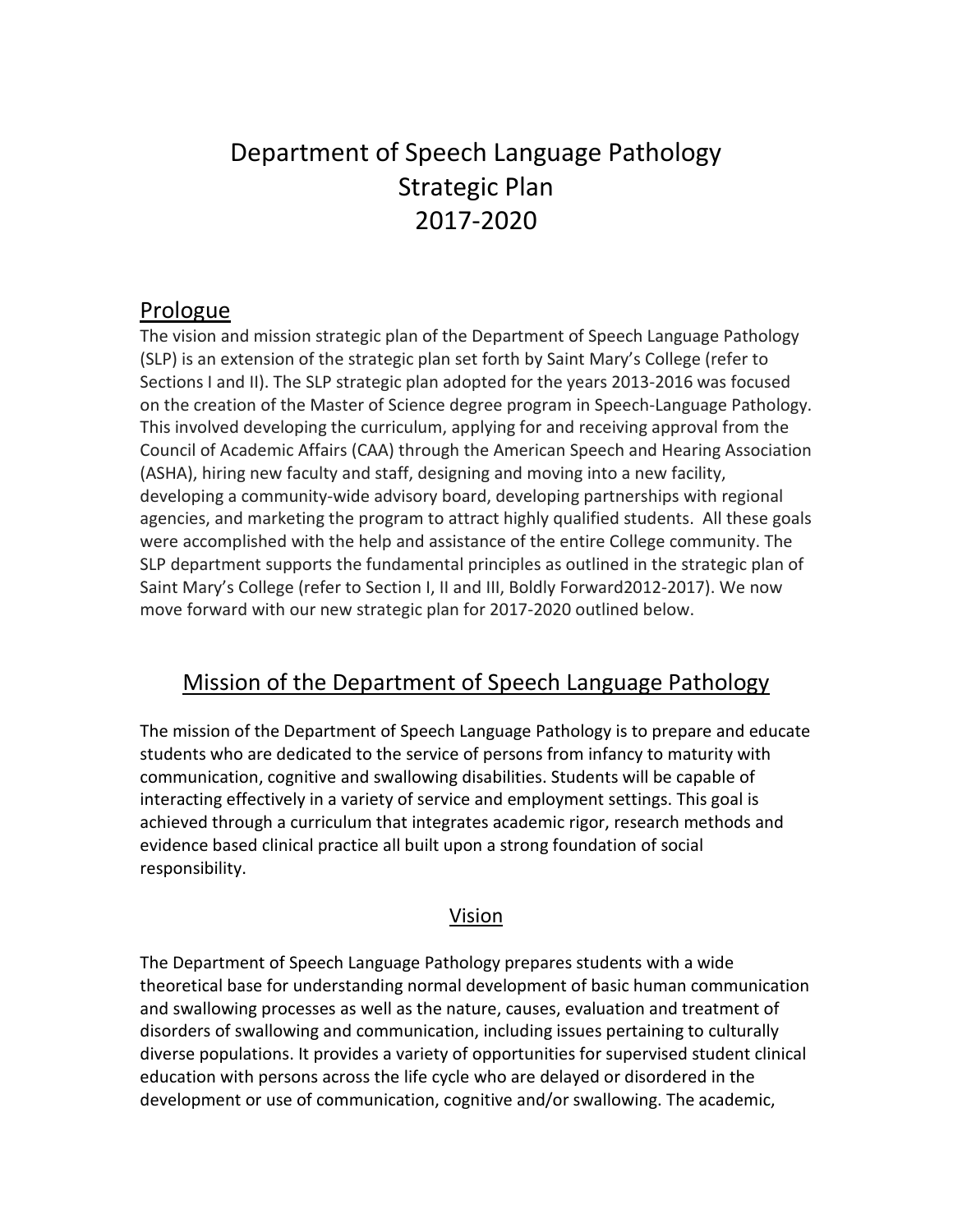clinical faculty and students work together to develop competence in clinical diagnosis and intervention, interactions with families of individuals with communicative impairments, and collaboration with other professionals for effective and efficient team management of persons with complex disabilities. We strive always to value diversity of persons, both in culture and opinion, and encourage an attitude of openness and discovery among students, faculty and staff. Our intent is to always challenge faculty, staff and students to actively involve themselves in meeting the needs of their communities, as highly skilled professionals and good citizens. We strongly promote and instill in the students and each other to value scientific rigor, a spirit of inquiry and use of evidence based practice among future professionals. Our graduates are empowered to function independently as life-long learners, pursuers of social responsibility and ambassadors for the profession.

### Goals and Responsibilities

### Goal # 1

### Enhance and increase the departmental programs

It is our fundamental obligation to provide students with the best possible education in the field of communicative sciences and disorders. In addition to actually providing an excellent educational experience, the Department of Speech Language Pathology (SLP) must also work to increase its national reputation. Our goal is to offer the best undergraduate and graduate education for students and to receive the recognition that such quality deserves.

#### Recommendations

- 1. Hire more highly qualified clinical and academic faculty with the needed expertise to further extend and develop the program. Provide specific clinic supervisory training to Clinical instructors.
- 2. Review, revise and expand the curriculum in both the undergraduate and graduate programs to meet the needs of an ever changing society. Supervisory training program per CAPSCD and ASHA
- 3. Support and extend student-initiated learning experiences. SLP education is marked by close faculty-student interaction and collaboration. One of our challenges is to make this reality more visible to our students. The Sophia Program's experiential learning requirement and student collaboration with faculty on research or scholarly projects.
- 4. Reduce the teaching load. Teaching is valued by the faculty and holds primacy of place at the college. Our reputation will rely heavily upon the outstanding performances of both our undergraduate and graduate students. However, the current teaching load, for faculty who teach in both a graduate and undergraduate program is not consistent with our aspirations. By virtue of the level of instruction and the rigor of the program graduate courses require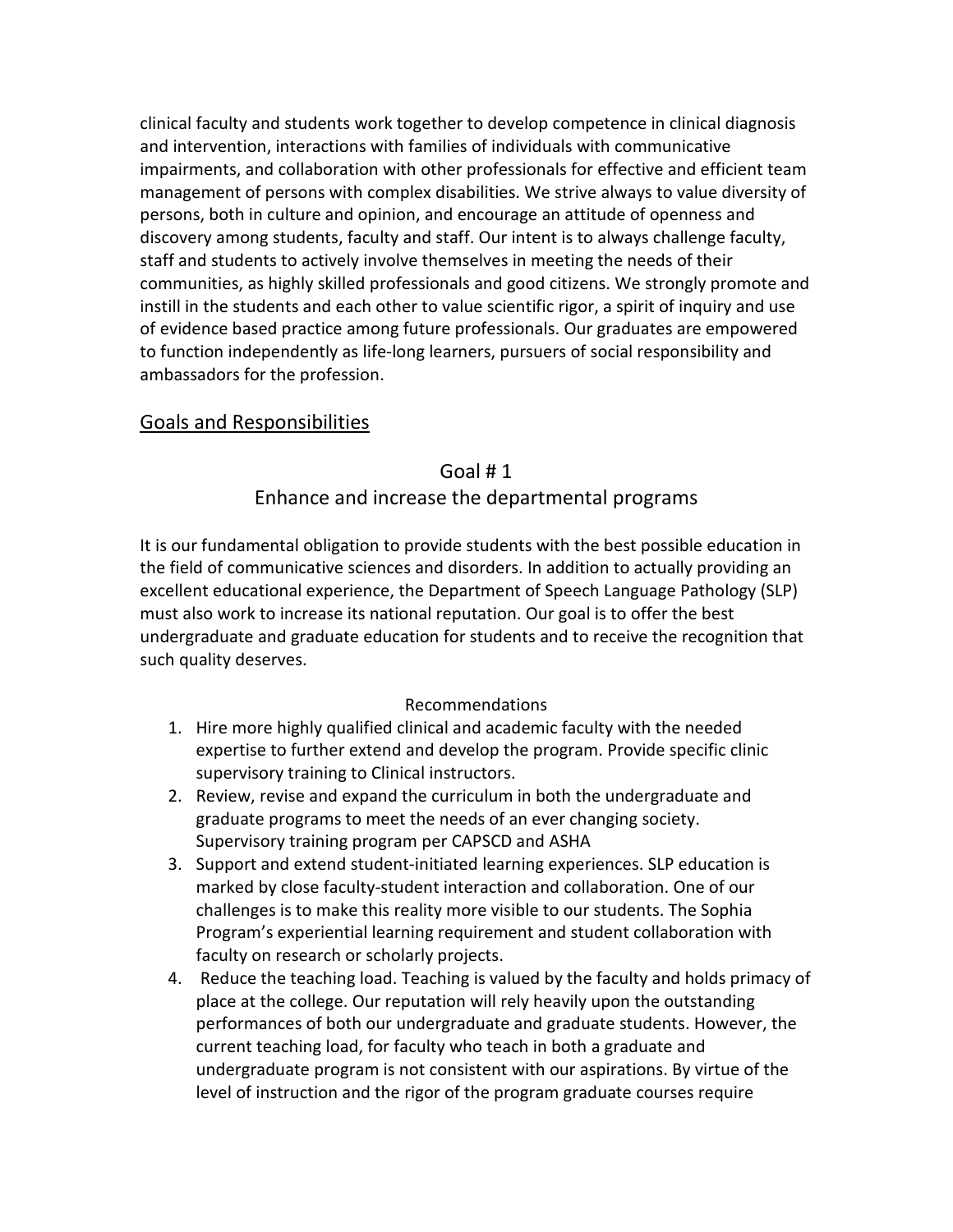intense preparation time. In addition, by virtue of the fact that these programs are both preprofessional and professional there is a higher expectation and demand for seeking faculty involvement in student placements in graduate programs and places of employment (i.e. letter of recommendations, advisement on appropriate employment settings and graduate schools, follow up telephone calls etc.).obstacles to the best teaching in both the graduate and undergraduate programs are such things as lack of time to experiment with teaching techniques or innovative materials, such as student learning initiatives; number of advisees in both undergraduate and graduate programs; the nature of the in depth study of graduate courses; Reducing the number of course preparations per year will also afford faculty additional time to explore collaborative projects within the department, across other departments especially in the development of IPE (Integrated Professional Education) as described by CAA and ASHA and with students while pursuing research and scholarship.

5. Conduct External and Internal Evaluation of the SLP programs Our accreditation through CAA requires that our graduate undergo an internal review aimed at examining the vibrancy of the program and whether we are properly allocating the resources of the college, both human and financial. The purpose of these reviews, like the external reviews, is to ensure that the Graduate program is meeting our students' needs and providing the best education possible. Periodic re-examination of this program and their accompanying resources will be conducted per the guidelines as set forth by CAA. One of the components of the external assessment is the community advisory board which meets quarterly to review progress on the strategic plan and to discuss community needs.

#### Goal 2

#### Recruit and retain students

Our first two cohorts admitted 25 students which met our goal for AY 15/16 and 16/17. These students were chosen from an average applicant pool of between 150 to 200 students.

- 6. Increase our recruitment of top candidates across the country with an emphasis on Indiana. Focus our efforts on those students with high academic achievements and demonstrated experience with various diversities and special needs.
- 7. . Recruitment and retention of U.S. minority and international students. The presence of persons from the various racial and ethnic groups is an important ingredient in the vitality of our students' intellectual climate and their professional life. Our efforts to recruit and retain students from all racial and ethnic minorities needs to be a focus in the years to come. It is recommended that all of our recruiting material include a statement such as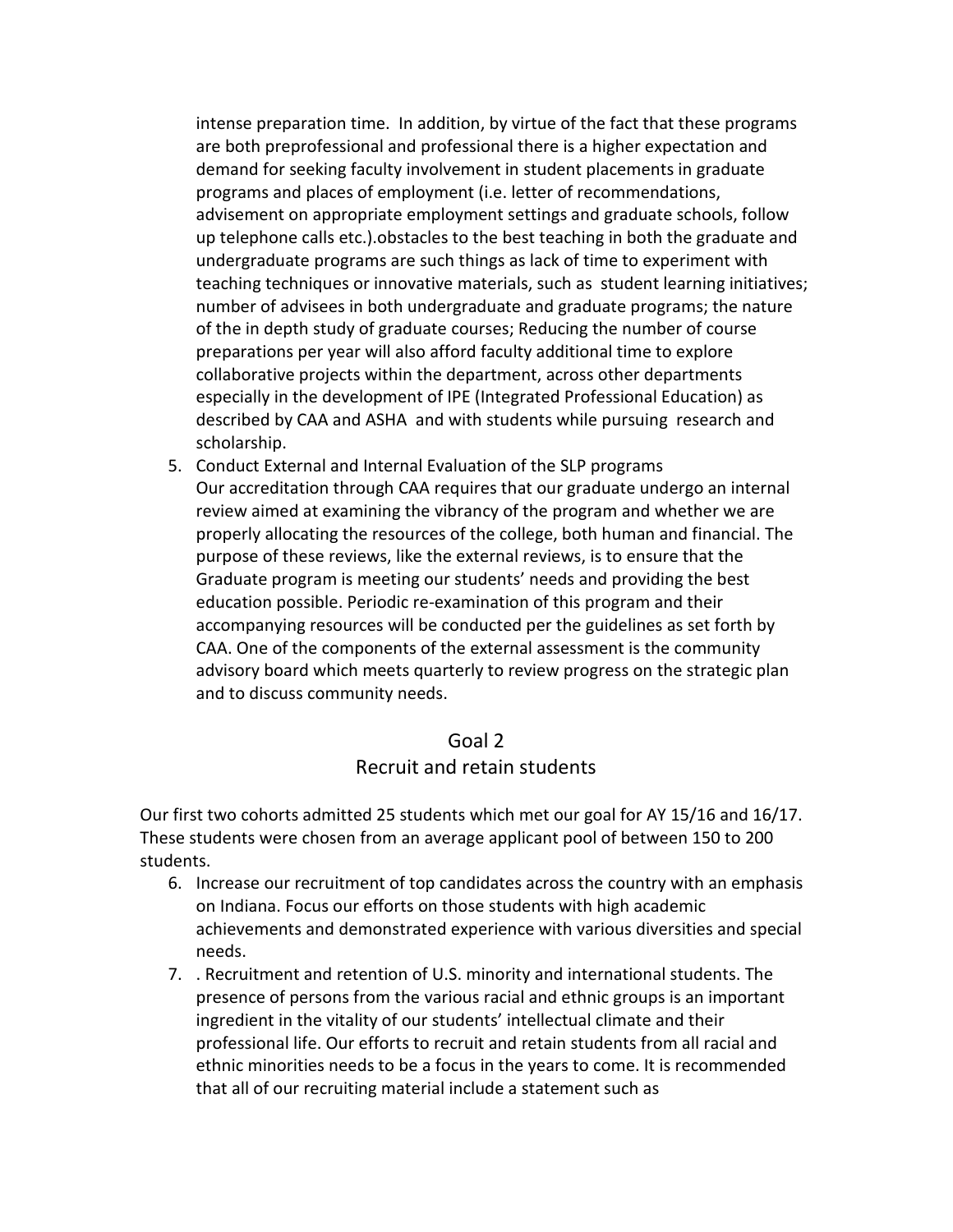*"Applicants from varied minority and ethnic backgrounds are encouraged to apply"*. The presence of international and minority students is important especially because of the emphasis on intercultural competence and sensitivity which is an integral part of the profession and of the college.

#### *Goal # 3*

#### *Address a Variety of Infrastructure Needs*

With the growth of both the undergraduate and graduate programs we need to plan and prioritize future facility needs.

8. Develop a Departmental Master plan for the department of Communication Sciences and Disorders. To facilitate the cohesiveness of the program both the academic and clinical aspects of the program need to be housed in the same building. This area also needs enhancement of the facility to include lab space and research space. Since the graduate students are non-residential and are on campus for most of the day a specific area or space needs to be designated for their use. In addition the academic area while in proximity to the clinic must be separate from the clinic to preserve professionalism of the space and confidentiality of our clients. If and when the Telepractice component grows there will need to be a separate clinic space to house the equipment needed for the program. The current situation where clients are expected to discuss financial issues in the same space where others are waiting is untenable and a significant infraction of the HIPAA.

# Goal # 4 Develop sources of other revenues

The Judd Leighton Speech and Language Clinic at its core is a training clinic for aspiring speech Language pathologists. The burden of a self-supporting clinic is difficult to bear within the constraints of the current insurance market.

9. Develop an endowment specific to the SLP dept. Collaborate with the annual fund department to discuss ways to get our message and mission well known to those in the community and those alumnae who are graduates of our program. 10. Explore alternatives to the fee for service model. Because many families' ability to pay for services has declined, our department needs to explore resources to provide reduced clinical service and possibly free services. Some areas to explore are grants, developing contracts to schools, hospitals, nursing homes and clinics to provide speech pathology services for them at their sites while opening up more opportunities to place our students.

# **CONCLUSION**